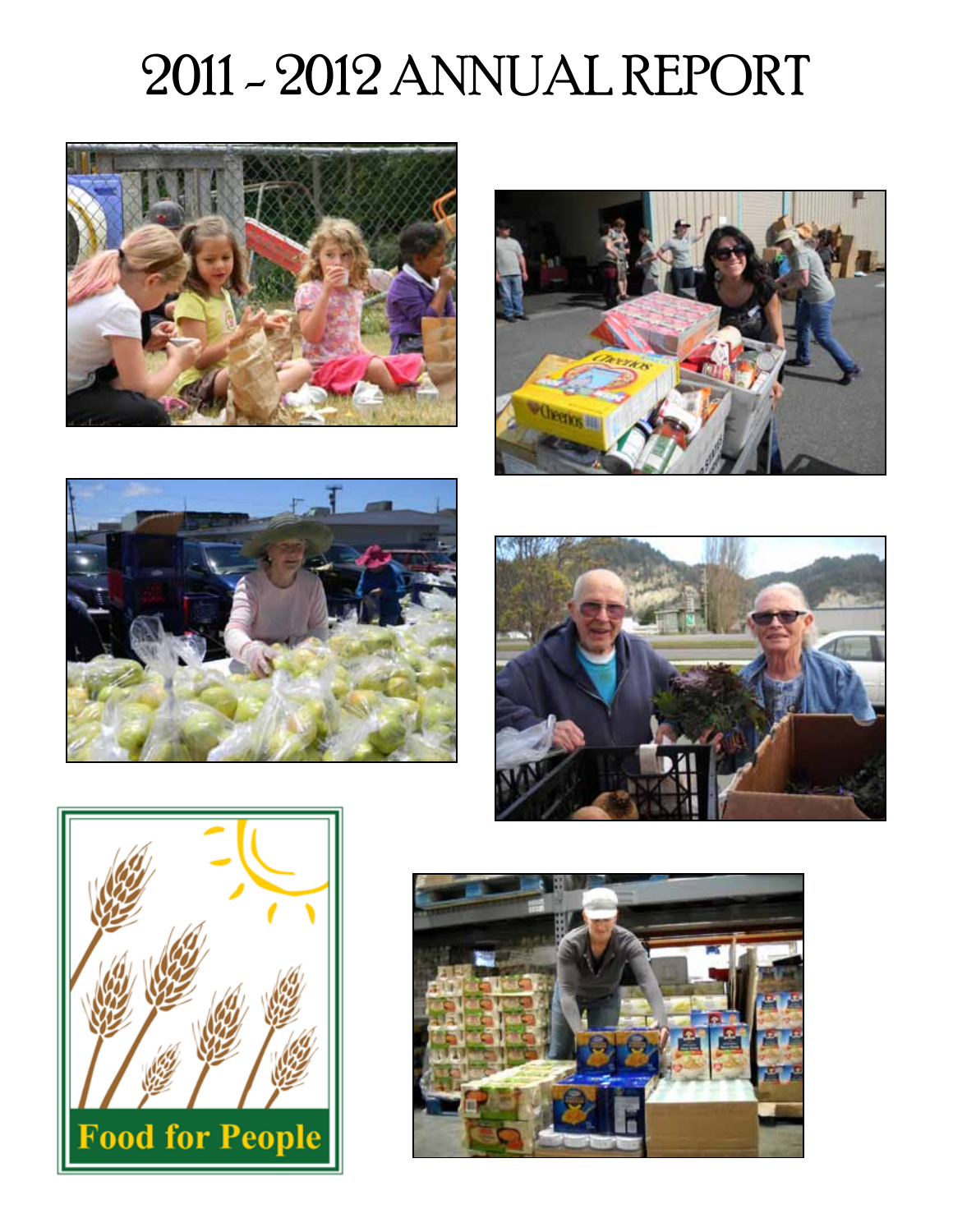## *Message from the Executive Director*

Food for People is pleased to share this report, which highlights our accomplishments for fiscal year 2011- 2012. It was another challenging year amidst a struggling economy, but thanks to the generosity of our caring community and the exceptional efforts of our dedicated staff and volunteers, we continued to provide food assistance for more than 12,000 children, families, seniors and individuals with disabilities each month. We couldn't be more grateful for the support you have so generously provided! Your donations of money, time, food and resources made it possible for us to help when needed most, and represent a significant investment in the long term health of our community. We'd like to extend special thanks to the 400+ volunteers who share their time and talents with us each month. Collectively, they donated 36,151 hours of their time, the equivalent of 20 full time staff positions, assisting with a wide variety of tasks.

In closing, I would like to extend our warmest thanks to all who are partnering with us to create a healthy, hungerfree community. Your commitment to helping us provide essential services in an atmosphere of dignity and respect is deeply appreciated. Please feel free to contact us at any



*Anne Holcomb accepts the 2012 Nonprofit Leader Achievement Award at the conference for the Northern California Association of Nonprofits (NorCAN) last fall.*

time if you would like additional information about our programs and services, or would like to learn more about how you can get involved in our important work.

With gratitude,

Cenne Holcomb

Anne Holcomb, Executive Director



Theresa Malloy *Our Children's Summer Lunch Program is a big favorite with the kids at Cooper Gulch Park!*

#### **BOARD MEMBERS**

Annie Bolick-Floss, *President* Jerome Simone, *Treasurer* Nicholas Vogel, *Secretary* Alison Aldridge Betty Osborne Carol Vander Meer Chelsea Barto Jessica Osborne-Stafsnes Judy Anderson Lew Litzky Melanie Williams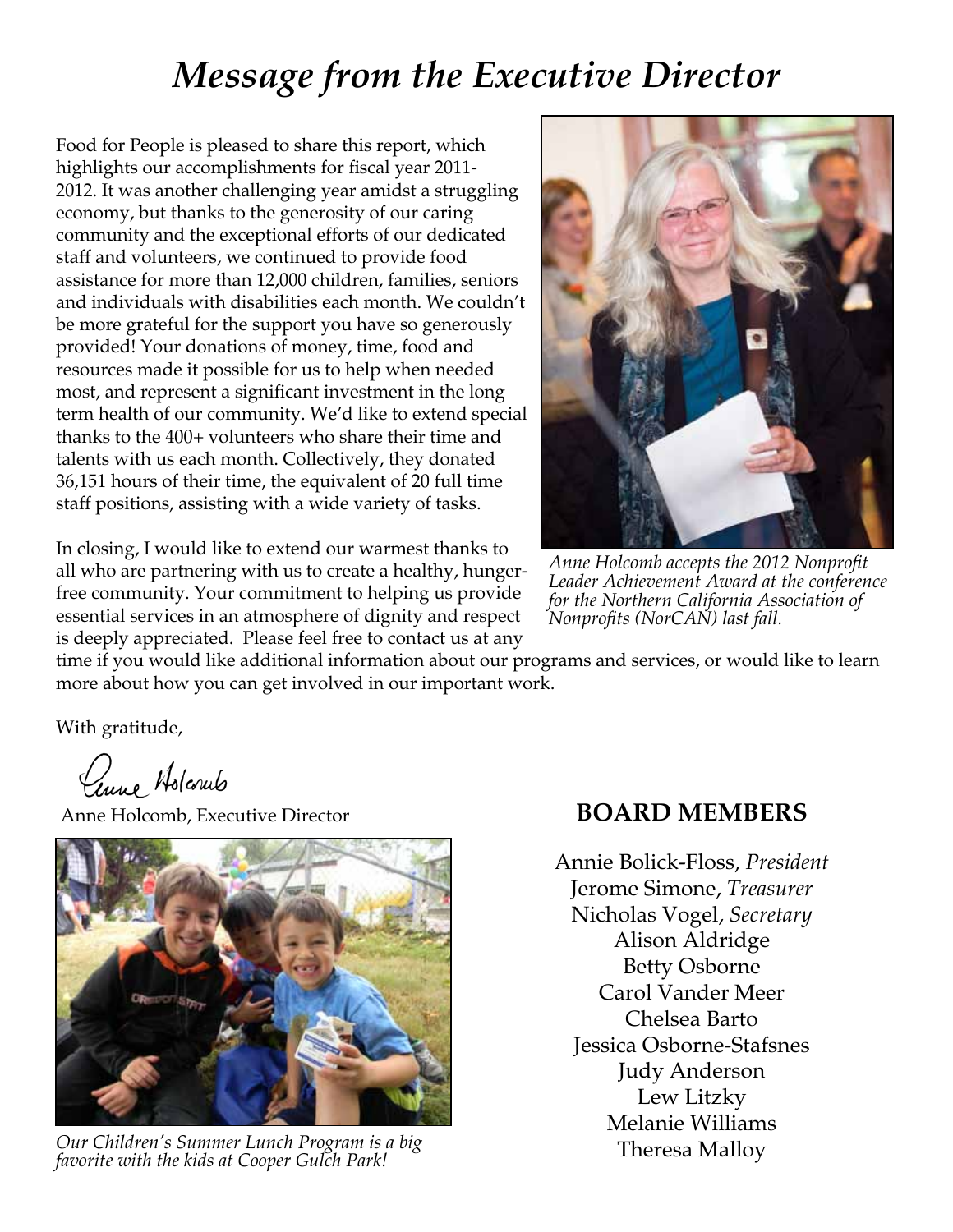## **Food for People, Inc. Statement of Financial Position As of September 30, 2012**

|                                                                 | Sep 30, 12   |
|-----------------------------------------------------------------|--------------|
| <b>ASSETS</b>                                                   |              |
| <b>Current Assets</b>                                           |              |
| <b>Cash and Cash Equivalents</b>                                | 425,677.00   |
| <b>Accounts Receivable</b>                                      | 92,570.00    |
| <b>Food Inventory</b>                                           | 146,903.00   |
| <b>Prepaid Expenses</b>                                         | 58,428.00    |
| <b>Total Current Assets</b>                                     | 723,578.00   |
| <b>Fixed Assets</b>                                             |              |
| <b>Property, Equipment and Improvements</b>                     | 490,560.00   |
| <b>Total Fixed Assets</b>                                       | 490,560.00   |
| <b>TOTAL ASSETS</b>                                             | 1,214,138.00 |
| <b>LIABILITIES AND NET ASSETS</b><br><b>Current Liabilities</b> |              |
| <b>Accounts Payable</b>                                         | 26,246.00    |
| <b>Accrued Expenses</b>                                         | 17,936.00    |
| <b>Deferred Revenue</b>                                         | 227,395.00   |
| <b>Unearned Donations - Inventory</b>                           | 87,488.00    |
| <b>Total Current Liabilities</b>                                | 359,065.00   |
| <b>Net Assets</b>                                               |              |
| <b>Unrestricted Net Assets</b>                                  | 731,340.00   |
| <b>Net Income</b>                                               | 123,733.00   |
|                                                                 |              |

#### **TOTAL LIABILITIES AND NET ASSETS 1,214,138.00**

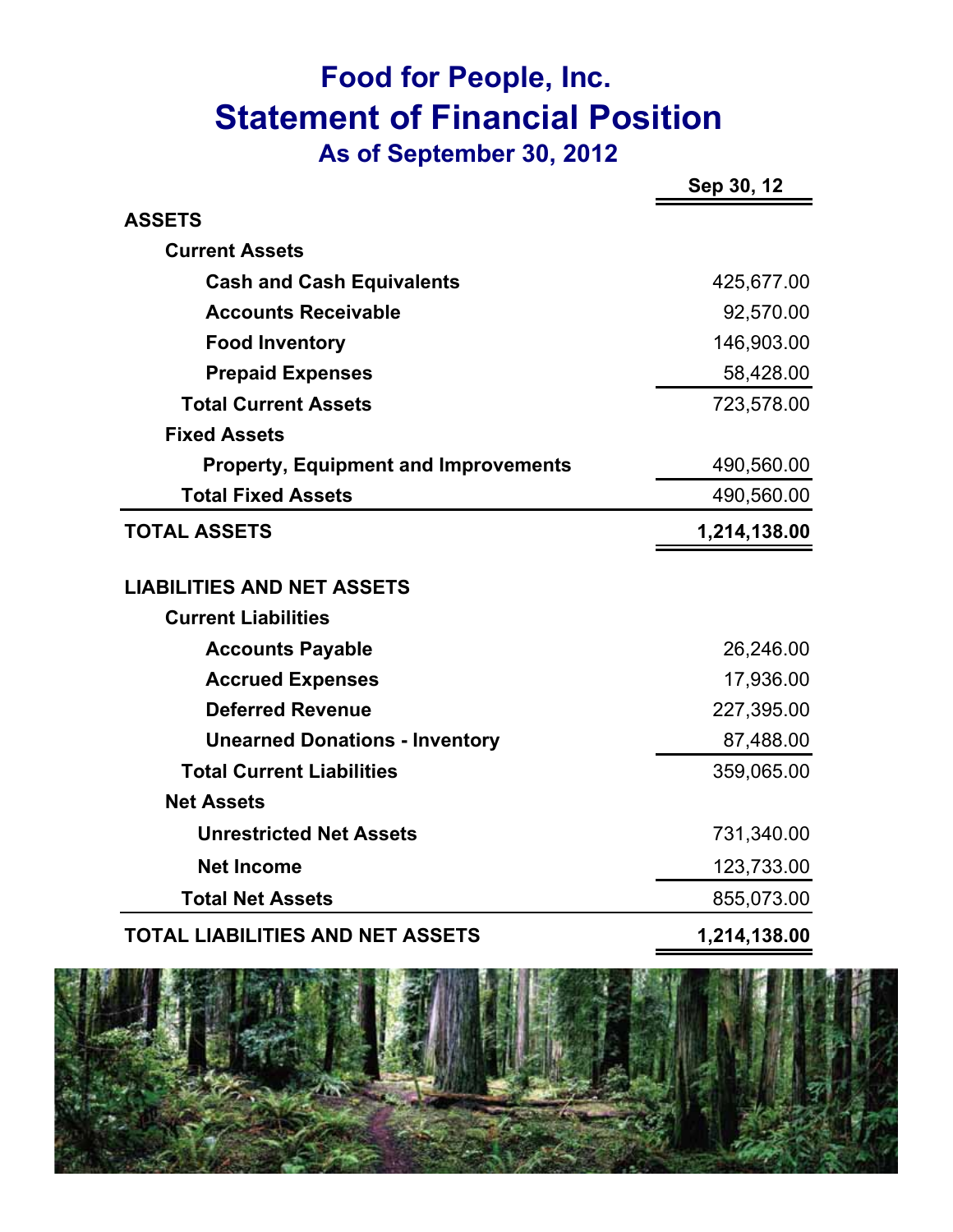### *History of Food for People, Inc.*

Food for People first opened its doors in 1979 as a small food closet, designed to fill a void in the county's social service programs. We have been able to grow our organization from a simple homespun pantry to a thriving organization with 14 food assistance programs, thanks to the generous support of the local community and various grant making foundations which have provided funding for new and existing projects.

These programs include a network of emergency food pantries across the county, food distribution programs for children and seniors, nutrition education and outreach activities, food drives and gleaning efforts, as well as many partnerships throughout the community. Federal and state contracts specific to the distribution of USDA, FEMA and other purchased or donated foods provide approximately 39% of our annual funding. We rely on grants and local donations for the remaining 61%, which makes it possible for us to provide food for more than 12,000 low-income children, families, seniors, people with disabilities and other individuals each month.

Together, we are working to end local hunger by increasing access to healthy and nutritious foods, while promoting community education and food policy advocacy. According to data provided through the California Health Interview Survey, Humboldt County has one of the highest rates of hunger and food insecurity statewide.



#### **Food For People 2011 - 2012 Expenses**

27.5%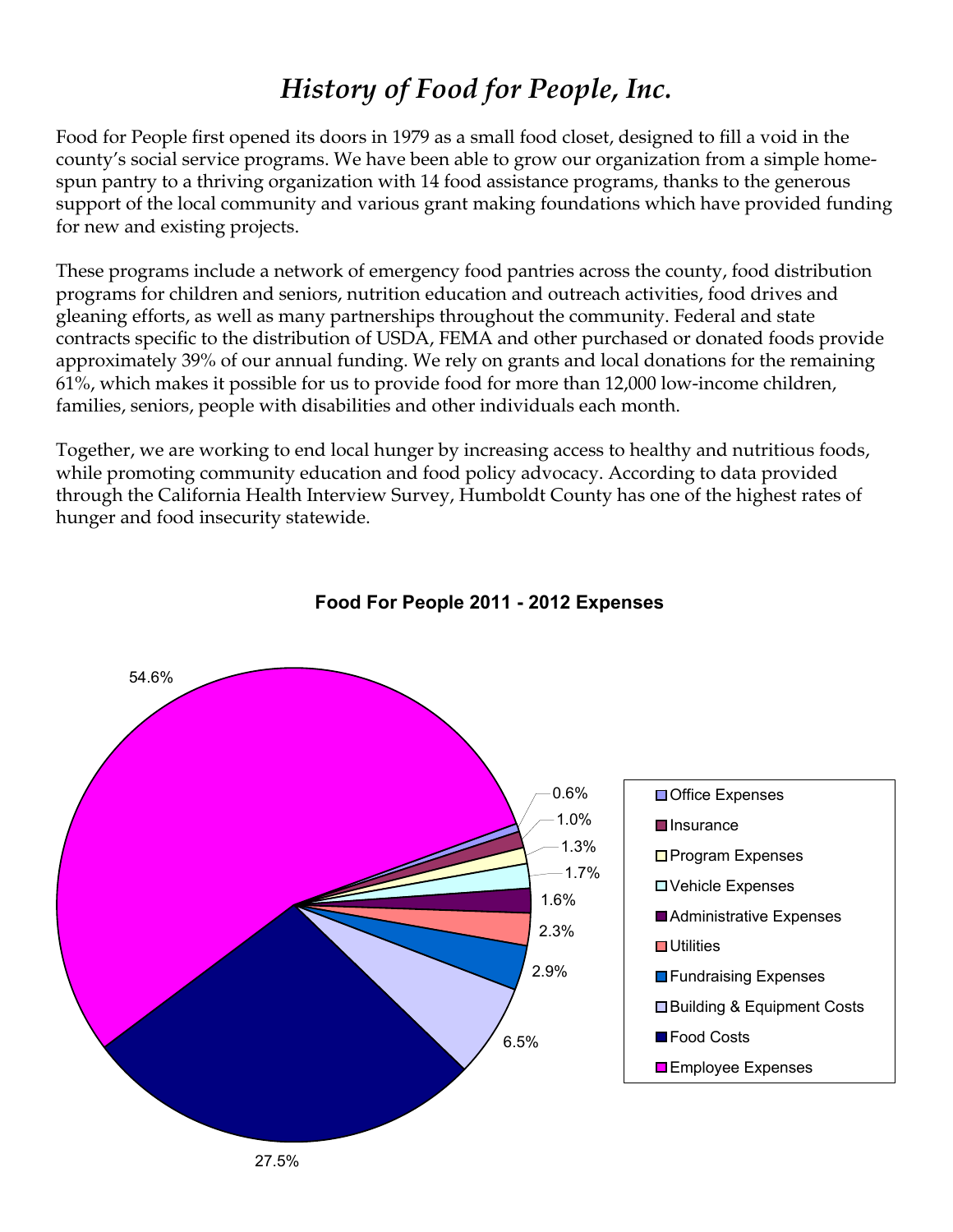#### *Food for People, Inc. is designated as the official Food Bank for Humboldt County*



**2011 - 2012 Funding Sources**

#### *Our Mission*

Food for People is working to eliminate hunger and improve the health and well being of our community through access to healthy and nutritious foods, community education and advocacy.

### *Our Vision*

We envision a community where no one is hungry and everyone in Humboldt County has access to good quality, nutritious food, everyone in the community understands the consequences of hunger and poor nutrition and that each one of us has a role to play in creating a strong, healthy community.

## *Food for People*

currently operates a total of 14 programs intended to serve as a safety net for those whose circumstances have left them at risk for hunger and food insecurity. Last year, our food bank received and distributed more than 1.8 million pounds of food. Our goal is to provide individuals and households with the emergency and supplemental food they need, while working to address the root causes of hunger in our county.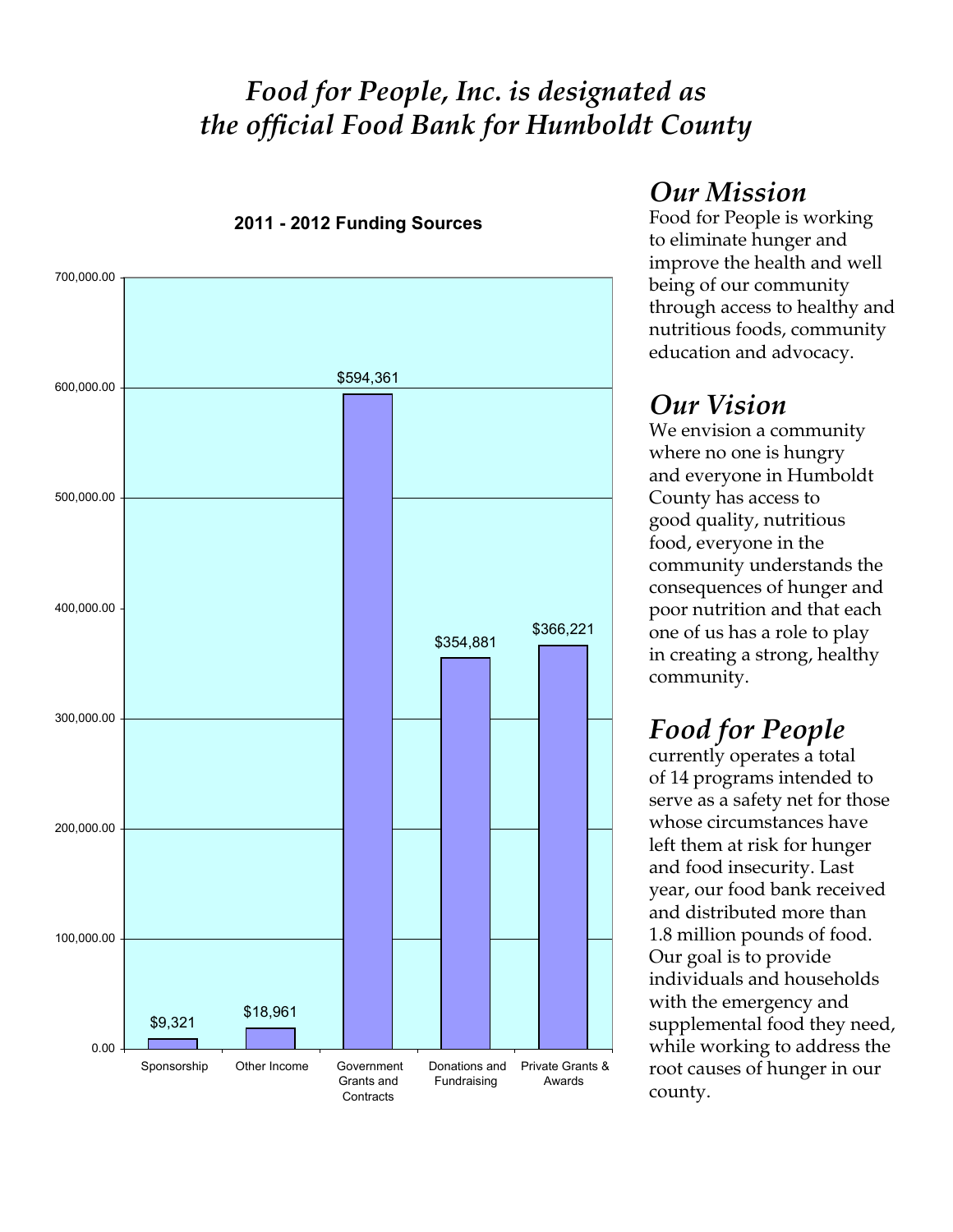## *Meeting the Need in Humboldt County*

**The Food Bank** coordinates the distribution of food through all designated program areas, and also oversees the direct distribution of food through our **Choice Pantry** to as many as 1,225 families or households on average each month. The Choice Pantry style of food distribution allows folks to shop through our pantry and select the foods they want and need, so none goes to waste. Shopping is based on a nutritional point system to ensure that everyone gets a balance of foods which include all food groups. Last year we provided a total of 14,698 shopping trips in the Choice Pantry and 2,282 Emergency Boxes.



*Our Community Food Programs Coordinator, Argelia Muñoz, packs up her delivery van with healthy, nutritious food for seniors and homebound adults receiving food from our programs.*

Our **Emergency Food Pantry Network** provides food for 15 pantries and four congregate meal programs (soup kitchens) located throughout Humboldt County. 75,214 people were served collectively through all pantries this year, and 55,586 people were served by congregate meal sites in our network. Food for People monitors each site, and provides technical assistance, as needed.

The **Senior Brown Bag Program** has been in operation since 1987, and currently provides a bag of groceries for up to 300 low-income senior households each month. Volunteer drivers deliver bags to those who are unable to pick up their own food.



*Providing fresh produce to people in need of food assistance is a huge part of our work. Our Mobile Produce Pantry travels to remote communities with a farmers' market-style distribution.*

Our **Homebound Delivery Program** currently provides a monthly bag of groceries for 110 adults under age 60 who are too ill or disabled to leave their homes. Some of our recipients are recovering from surgery, while others may be coping with a terminal illness. Referrals are accepted from doctors, hospital discharge planners, social workers, home health workers, etc.

The **Commodity Supplemental Food Program** provides a 30-40 pound box of nutritious food monthly for more than 350 program participants. Our target population includes income-eligible seniors, pregnant or nursing mothers and children up to age 6 who are not enrolled in WIC (Women, Infants and Children Program).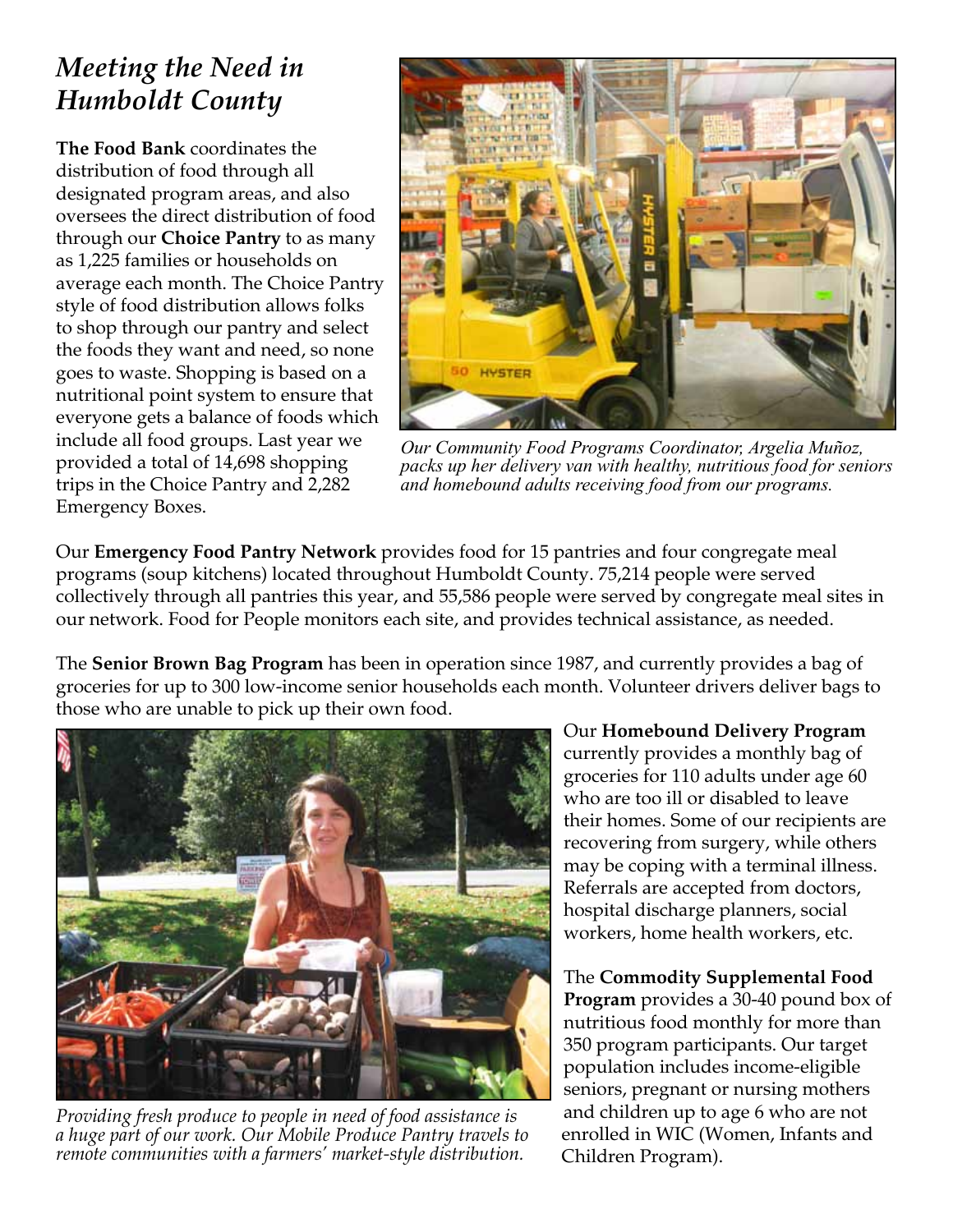The Summer Food Service Program, also known as the **Children's Summer Lunch Program**, distributed 15,761 lunches at 21 community sites last summer. Free sack lunches are provided to low-income children whose families cannot afford the additional cost of the extra meals once school is out. The children served qualify for free or reduced-cost breakfast and lunch during the school year.

The **After School Snack Program** was initiated in October 2006 and provides healthy snacks in after school settings at various schools and youth programs for up to 400 children per day. Many of the sites are also partners in the summer lunch program. Last year we provided 51,352 after school snacks at 12 sites. Many of the sites are also partners in the summer lunch program.



*Our Children's Summer Lunch Program knows that hunger doesn't take a vacation and provides a free sack lunch to children 18 and younger at sites throughout the county.*

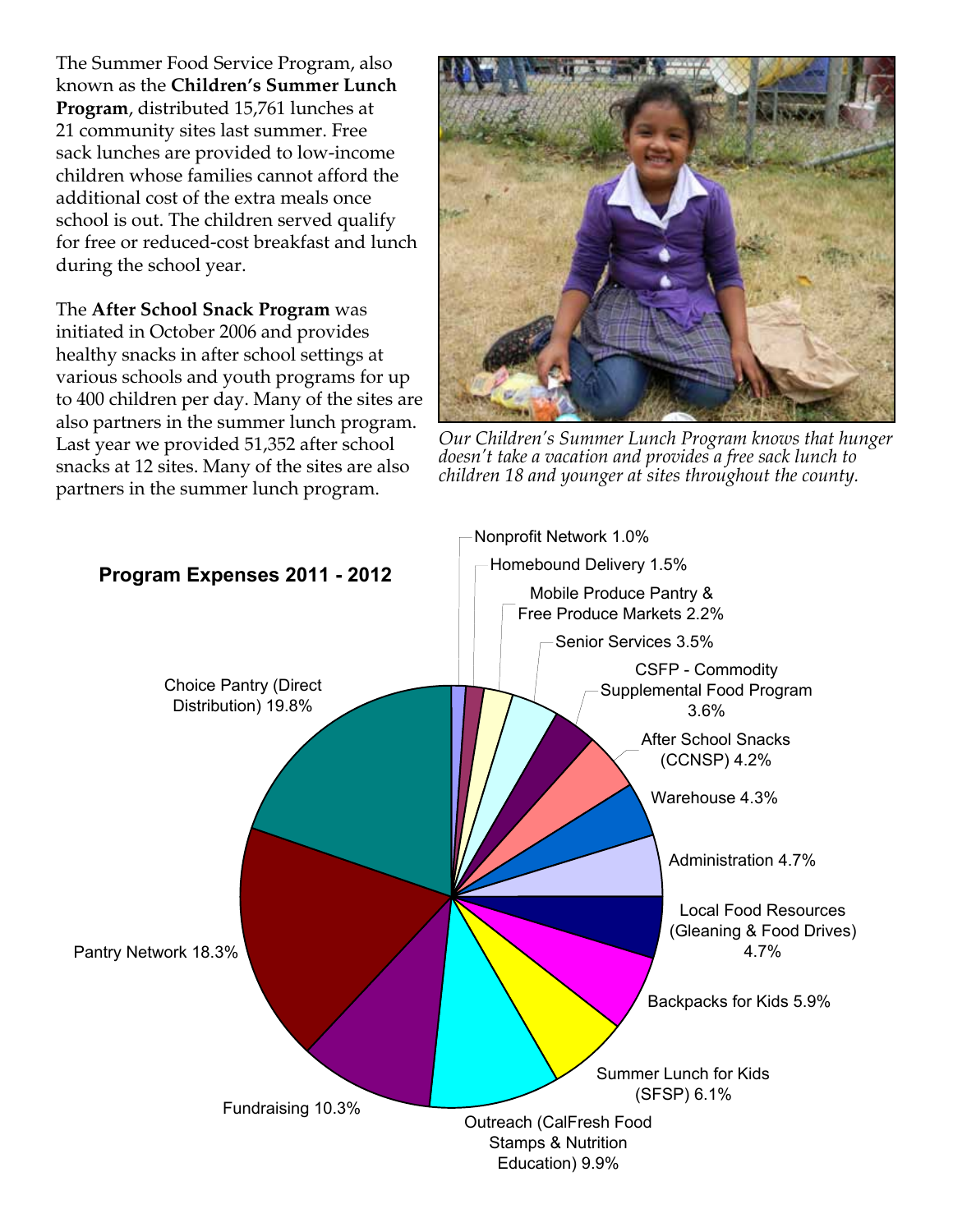The **Backpacks for Kids program** provides a backpack filled with kidfriendly food every Friday during the school year for children who are considered at risk for hunger over the weekend. Last year, the program served 321 children at 18 schools.

#### The **Nonprofit Food Network**

allows local nonprofit organizations providing residential, rehabilitation or after school programs to access locally donated food as well as food obtained through the Feeding America network at a low, per pound cost. Food must be used by programs serving only low-



income children and adults. *Our People's Produce Markets offer a farmers' market-style distribution and are held monthly in Eureka, Fortuna, Garberville and Redway from May through October.*



#### **Dollar Value of In-Kind Donations 2011 - 2012**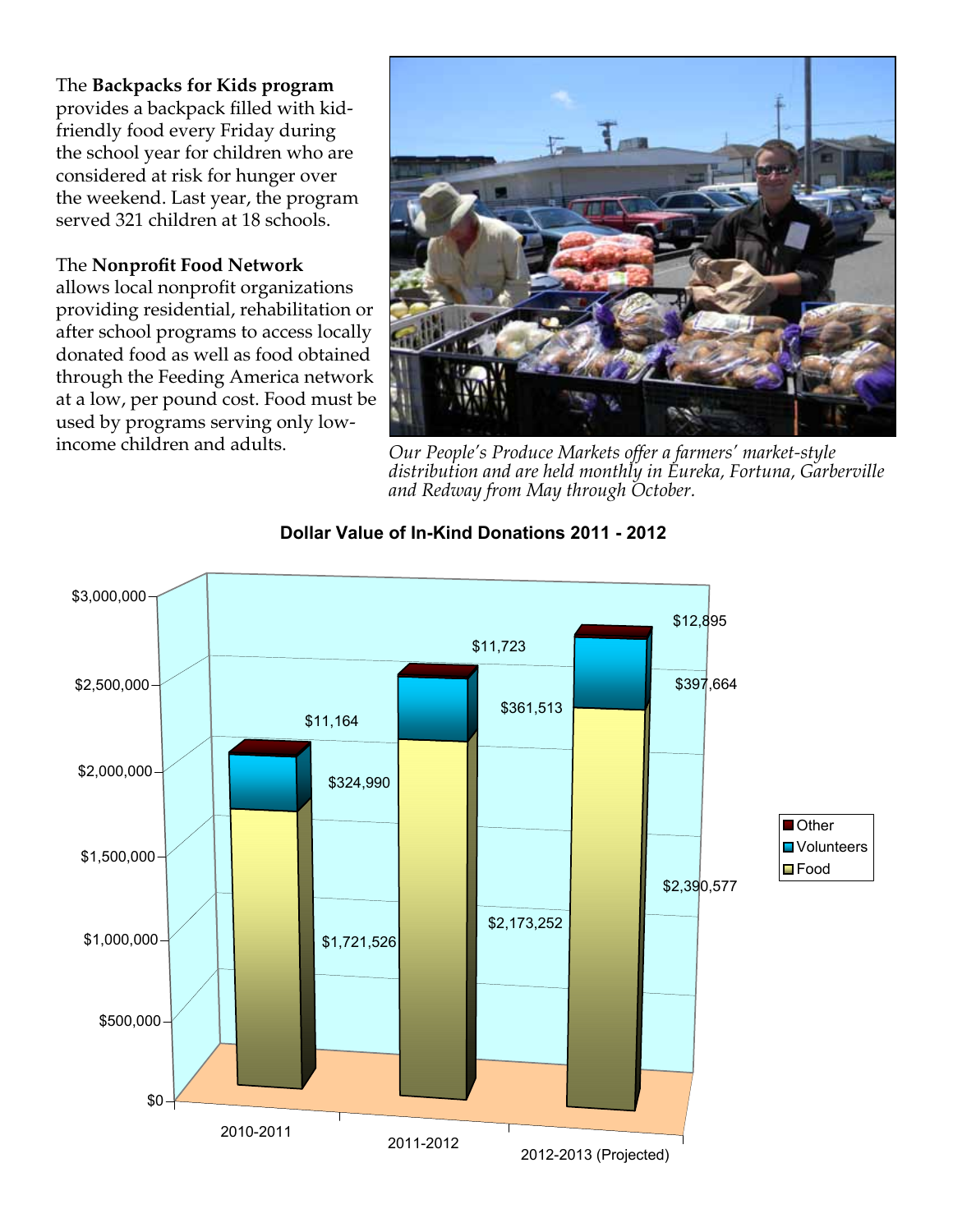**Fresh Produce Market programs** include our **free farmers' marketstyle produce distributions** at four locations monthly, May through October, and the **Mobile Produce Pantry** which visits remote communities county-wide that lack access to fresh produce.

**Local Food Resources Programs** include the **Gleaning Program**, which accessed 42,739 lbs of donated fresh produce from commercial farms, orchards and backyard gardens this year; the **"Plant a Row for the Hungry"** campaign, which encourages backyard gardeners to plant an extra row of food to donate to a local food pantry; and community **Food Drives** through which our community donated 93,727 lbs this year.



*The Local Food Resources Program includes our Gleaning Program, which accesses donated fresh produce from commercial farms, orchards and backyard gardens.*



*Monthly cooking demonstrations and free nutrition classes use seasonal produce and commodity foods to help our food bank community eat healthy meals.*

**Community Education and Outreach Programs** include **Hunger 101**, a hands-on curriculum designed for children and adults of all ages which provides insight into the tough decisions low-income households face daily when trying to obtain adequate nutrition. Our **CalFresh Access Outreach Project** advocates for the elimination of bureaucratic barriers to CalFresh (formerly food stamps) for working families and seniors and helps to enroll folks in CalFresh. **Cooking and nutrition classes** are offered monthly at the Eureka North Coast Co-op demonstration kitchen and at various sites county-wide.

The **Emergency Food and Disaster Program** links Food for People with our local chapter of VOAD, Volunteer Organizations Active in Disaster. Should a disaster strike Humboldt County, Food for People would work with other local groups to make food available to any community experiencing hardship.

Food for People is a member of the **California Association of Food Banks** and is designated as a subsidiary distribution organization by **Feeding America**, a nationwide network of food banks. We are also members of the **Northern California Association of Nonprofits**, which helps to build and strengthen our focus on local partnerships and collaborations.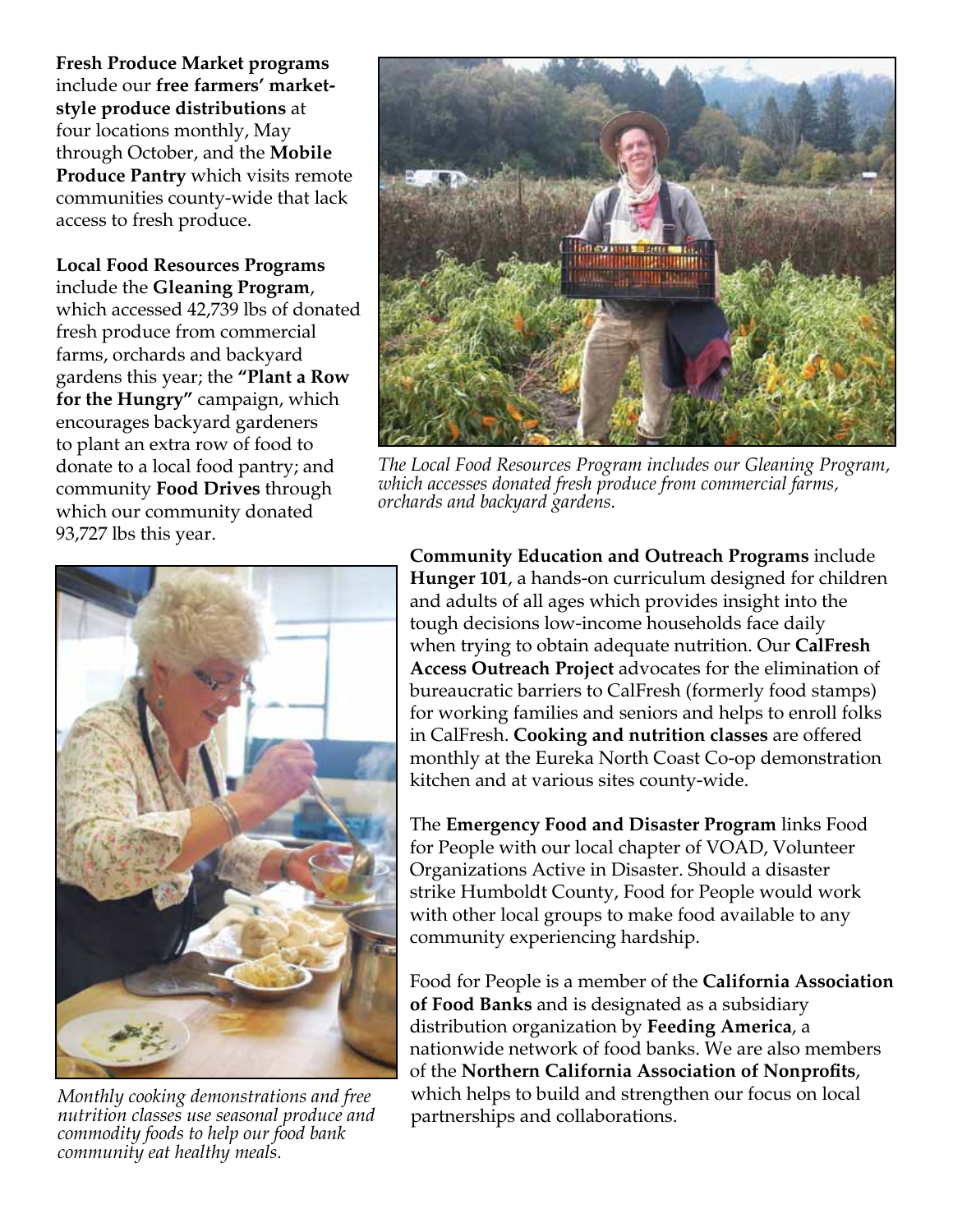